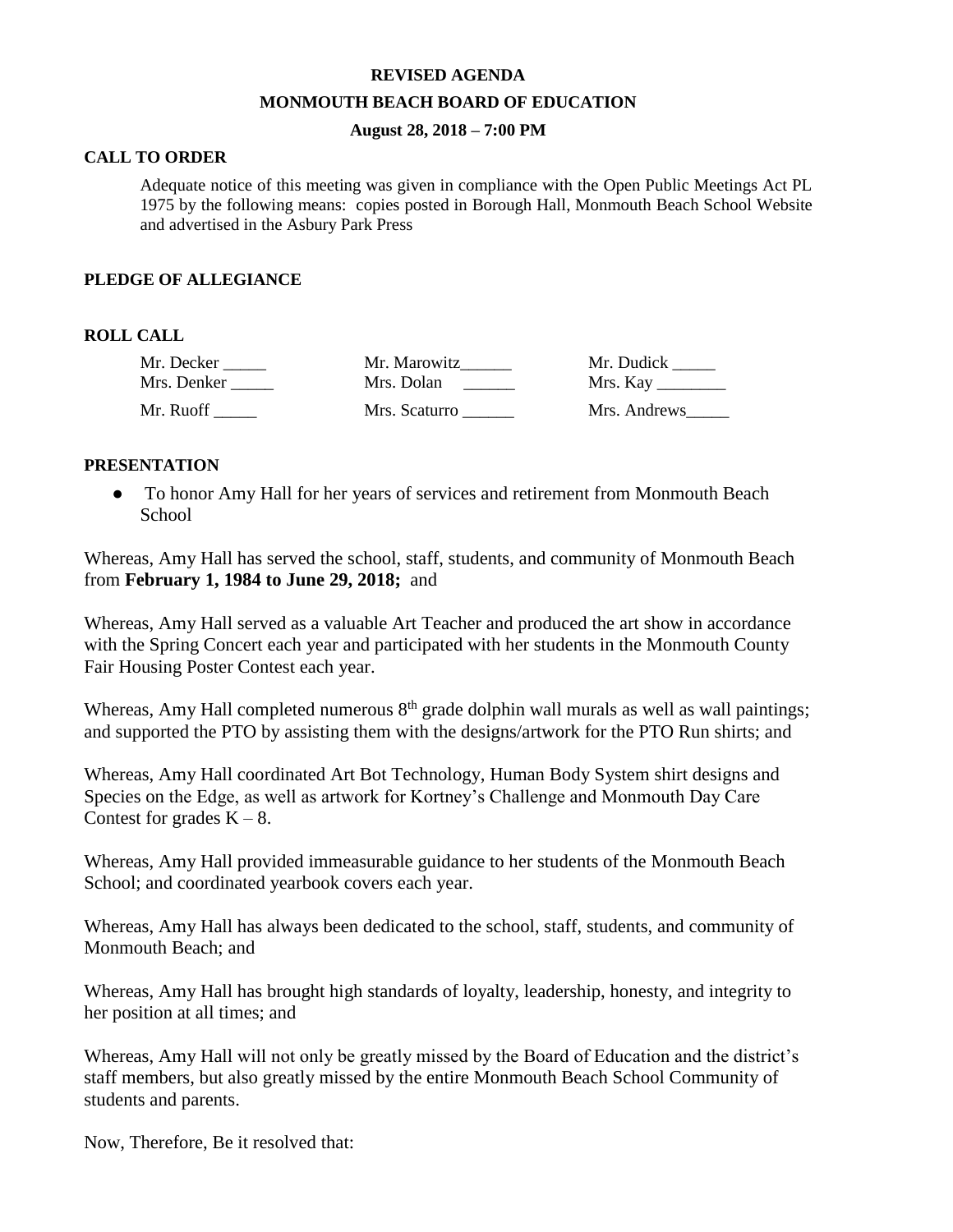The Monmouth Beach Board of Education does hereby extend its appreciation to Amy Hall for all she has done for our school and community and proclaim best wishes to her good health, success, and happiness in her retirement.

# **CORRESPONDENCE**

# **APPROVAL OF MINUTES**

BE IT RESOLVED to approve the minutes of:

● July 17, 2018

#### **SUPERINTENDENT'S REPORT**

- BE IT RESOLVED to approve the Statement of Assurance for Paraprofessional Staff for the 2018-2019 school year.
- BE IT RESOLVED to approve the following:

Fire Drills July 27, 2018 at 8:30 a.m. Security Drill Tabletop – July 27, 2018 at 10:00 a.m.

### **PUBLIC DISCUSSION**

In compliance with Open Public Meetings Act PL 1975, Chapter 10:4-12 subsection b, - A public body may exclude the public only from that portion of a meeting at which the public body discusses any matter involving the employment, appointment, termination of employment, terms and conditions of employment evaluation of the performance of promotion or discipline of any specific prospective public officer or employees or current public offer or employee employed or appointed by the public body, unless all the individual employees or appointees whose rights could be adversely affected request in writing that such matter or matters be discussed at a public meeting. As per Board Bylaws, 0167, public participation in Board Meetings, such remarks are to be limited to five minutes duration. The Board of Education, though affording the opportunity for members of the public to comment will not engage and/or make remarks concerning matters of student confidentiality and/or matters of personnel wherein employees of the District have not been given notice of the Board's intent to discuss their terms and conditions of employment. Members of the public are reminded that though they are afforded the opportunity to address the Board, they are not given license to violate the laws of slander. Comments made by members of the public that are not in keeping with the orderly conduct of a public meeting will be asked to yield the floor and if they fail to do so may be subject to charges under New Jersey statues associated with disruption of a public meeting.

## **PTO UPDATE**

### **FINANCE**

Chair: Karen Dolan

Leo Decker, Ken Marowitz, Melanie Andrews

BE IT RESOLVED to approve the following financial reports without Audit Adjustments:

Report of the Board Secretary – June 30, 2018 – Draft Balance Cash Balances:

| June 30, 2018 |    |                |
|---------------|----|----------------|
| Fund 10       |    | \$2,779,519.13 |
| Fund 20       | S. | 7,998, 80      |
| Fund 30       | S  |                |
| Fund 40       | ፍ  |                |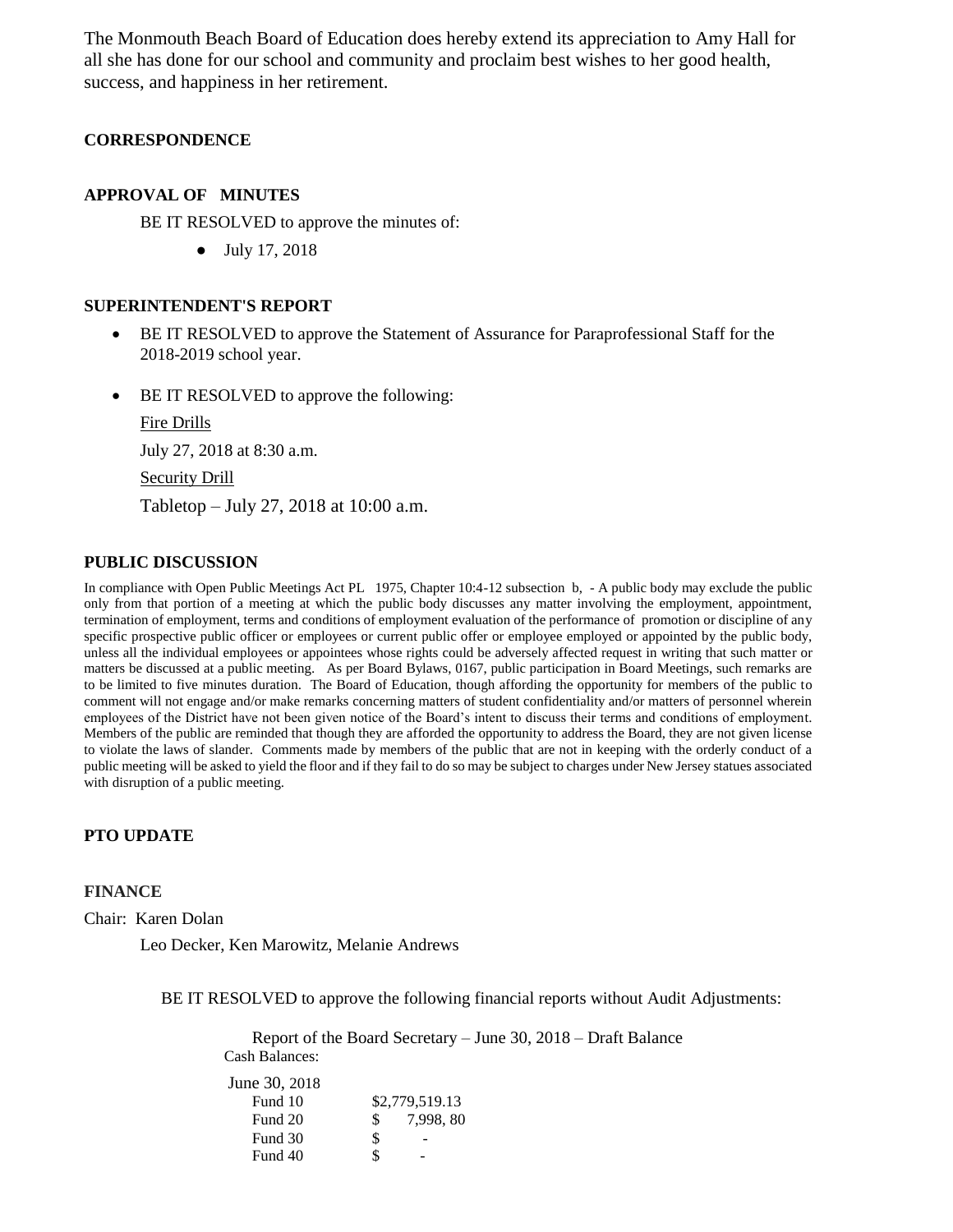| Fund 50 | 2,420.62  |
|---------|-----------|
| Fund 60 | 57,832.21 |

Report of the Board Secretary – July 31, 2018 – Draft Balance Cash Balances:

| July 31, 2018 |    |                |
|---------------|----|----------------|
| Fund 10       |    | \$3,010,311.65 |
| Fund 20       | S  | 7,998,80       |
| Fund 30       | \$ |                |
| Fund 40       | \$ |                |
| Fund 50       | \$ | 2,467.93       |
| Fund 60       | \$ | 58,018.61      |

- Reconciliation Report for June,
- Monthly transfer report for June 30 and July 31, 2018
- August Bill List in the amount of  $$323,814.13$
- Payroll report for July

In accordance with the reports attached:

Pursuant to NJAC 6:l20-2.13(d), I certify as of June 30 and July 31, 2018, no budgetary line item account has been over expended in violation of NJAC 6:20-22.13 (ad). I hereby certify that all of the above information is correct.

Board Certification:

Pursuant to NJAC 6:20-2.3 (e), we certify that as of June 30 and July 31, 2018 after review of the Secretary's Monthly Report and upon consultation with the appropriate district officials, that to the best of our

knowledge, no major account or fund has been over expended in violation of NJAC 6:230-22.13(b) and that sufficient funds are available to meet the district's financial obligations for the remainder of the fiscal year.

- BE IT RESOLVED to **rescind** the following resolution as adopted in July 2018 Mr. Ruoff moved seconded by Mrs. Dolan to adopt the following resolution BE IT RESOLVED to approve Merit Goal payment in the amount of \$20,115
- BE IT RESOLVED to approve the Superintendent's Merit Goals for the 2017-2018 school year and payment in the amount of \$18,806 as approved by the County Superintendent of Schools
	- BE IT RESOLVED to approve the following regular tuition contracts with Monmouth Beach School in the amount of \$5,500.00 per student for the 2018-2019 school year: RB
	- BE IT RESOLVED to approve the following Preschool tuition contract with Monmouth Beach School in the amount of \$6,500 per student for the 2018-2019 school year: AK
	- BE IT RESOLVED to approve transportation for Cross Country games through Seashore at a cost of \$1,050 for three meets
	- BE IT RESOLVED to approve the following contracts and memberships:

Special education tuition contract to send one student to the Harbor School from July 2018 through June 30, 2019 at a tuition cost of \$65,341.50. In addition, Extraordinary Services from July 2018 through June 2019 at a cost of \$33,810.00 for a total annual cost of \$99,151.50

Membership in New Jersey School Boards Association in the amount of \$2,876.60

## **PERSONNEL**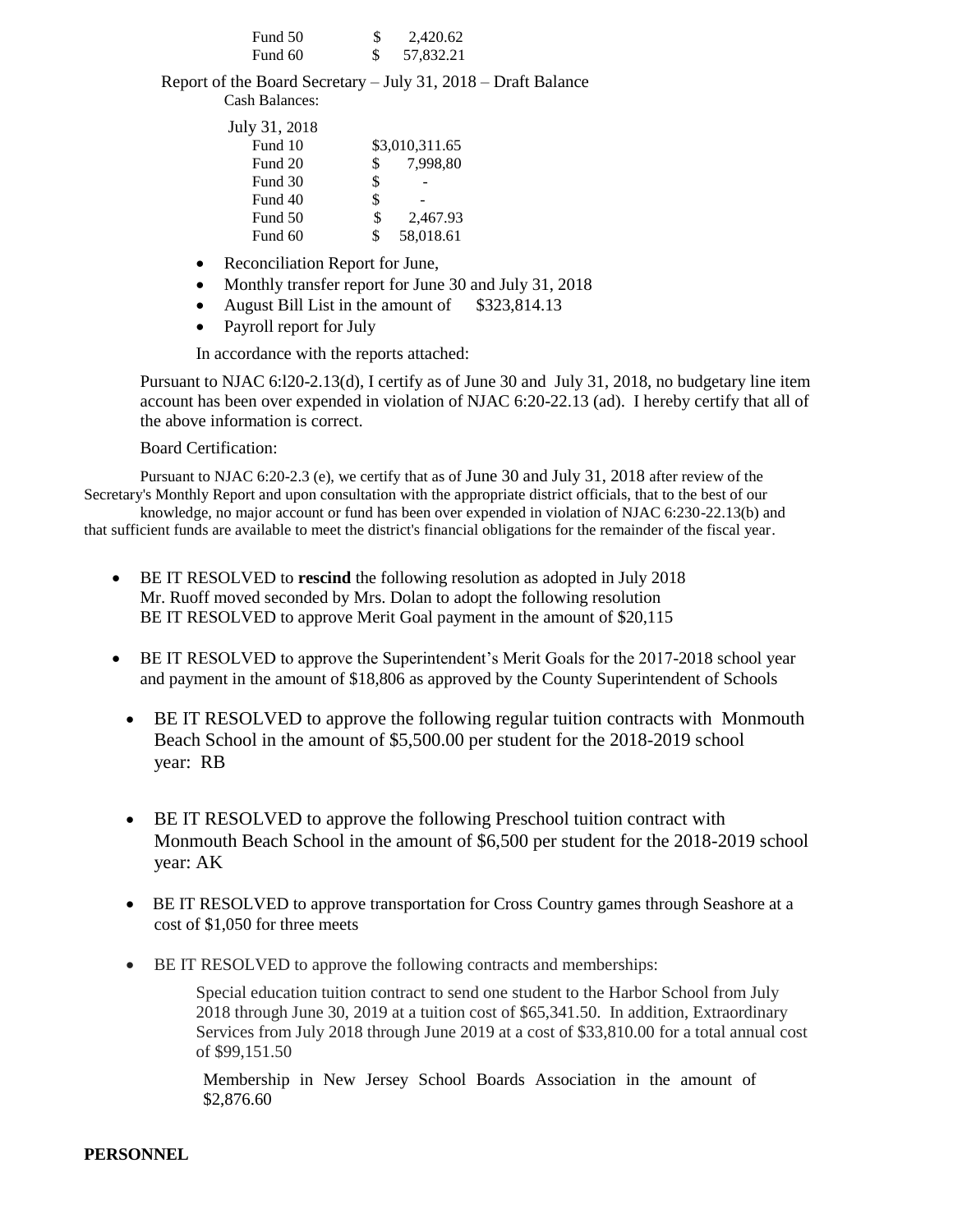Kathy Denker, Barbara Kay, Chris Dudick

- BE IT RESOLVED to approve Stephanie Jones as a Part Time Art teacher at Step 2 (50%) of the contracted MBTA Salary Guide.
- BE IT RESOLVED to approve Samantha Seward as a Long Term Maternity Leave Replacement from September 4, 2018 through December 21, 2018 in accordance with the long term substitute rate for Monmouth Beach School.
- BE IT RESOLVED to approve a student field placement from Monmouth University, Aliyah Frank for 40 hours, ED-362, Social Studies in fifth grade with Meghan Vaccarelli from 9/4/2018 through 12/10/2018.
- BE IT RESOLVED to approve 10 paid sick days for all part time instructional aides per school year under the NJ Paid Sick Leave Law, NJSA 18A:30-2.
- $\bullet$  Be it resolved to provide a bank of ten (10) sick days to the following part-time staff members for the 2018-2019 school year: Linda Stafford, Cindy Zayko, Debbie Tuzzo, Nicole DePalma, and Stephanie Jones
- BE IT RESOLVED to approve the following substitutes for the 2018-2019 School Year: Christopher Arpa, Jo Ann Bernstein, Diane Bettinger, Carol Brady, Gerald Brady, Sheree Carnevale, Carole Costell, Lauren Decker, Mary Eagan, Madeline Ebinger, Charles Eibeler, Debra Greiner, Meghan Harmon, Nicole Husar, Nina Mari Jones, Lyndsey Kremen, Mary Ann LaPiana, Michele Leite, Monica Levy, Susan McDonald, Lynn McHeffey, Anne Pulos, Karen Rapolla, Christina Savarese, Joan Szabo, Ally Thomas, Jacqueline Van Wagner, Laura West, Armand Zambrano
- BE IT RESOLVED to approve Cindy Zayko to attend the NJ Association of Learning Consultants Annual Conference on October 18 and October 19, 2018 at a cost of \$205.00.
- BE IT RESOLVED to approve the following extracurricular stipends for the 2018-2019 school year in accordance with the 2018-2019 Extra Curricular Guide :

| 2018-2019 EXTRACURRICULAR TEACHER ASSIGNMENTS FOR BOARD APPROVAL |                                   |  |
|------------------------------------------------------------------|-----------------------------------|--|
| <b>HOMEWORK CLUB (3)</b>                                         | 8 <sup>TH</sup> GRADE ADVISOR (2) |  |
| Rianne Bowlby                                                    | Donna O'Neill                     |  |
| Linda Stafford                                                   | Ali McMahon                       |  |
| Barbara Brown                                                    |                                   |  |

| <b>STUDENT COUNCIL</b> (1) | <b>NJ HONOR SOCIETY (1)</b> |
|----------------------------|-----------------------------|
| Doreen Silakowski          | Denise Sullivan             |

**TALENT SHOW (2) Paid by PTO STATE TEST PREP (4)**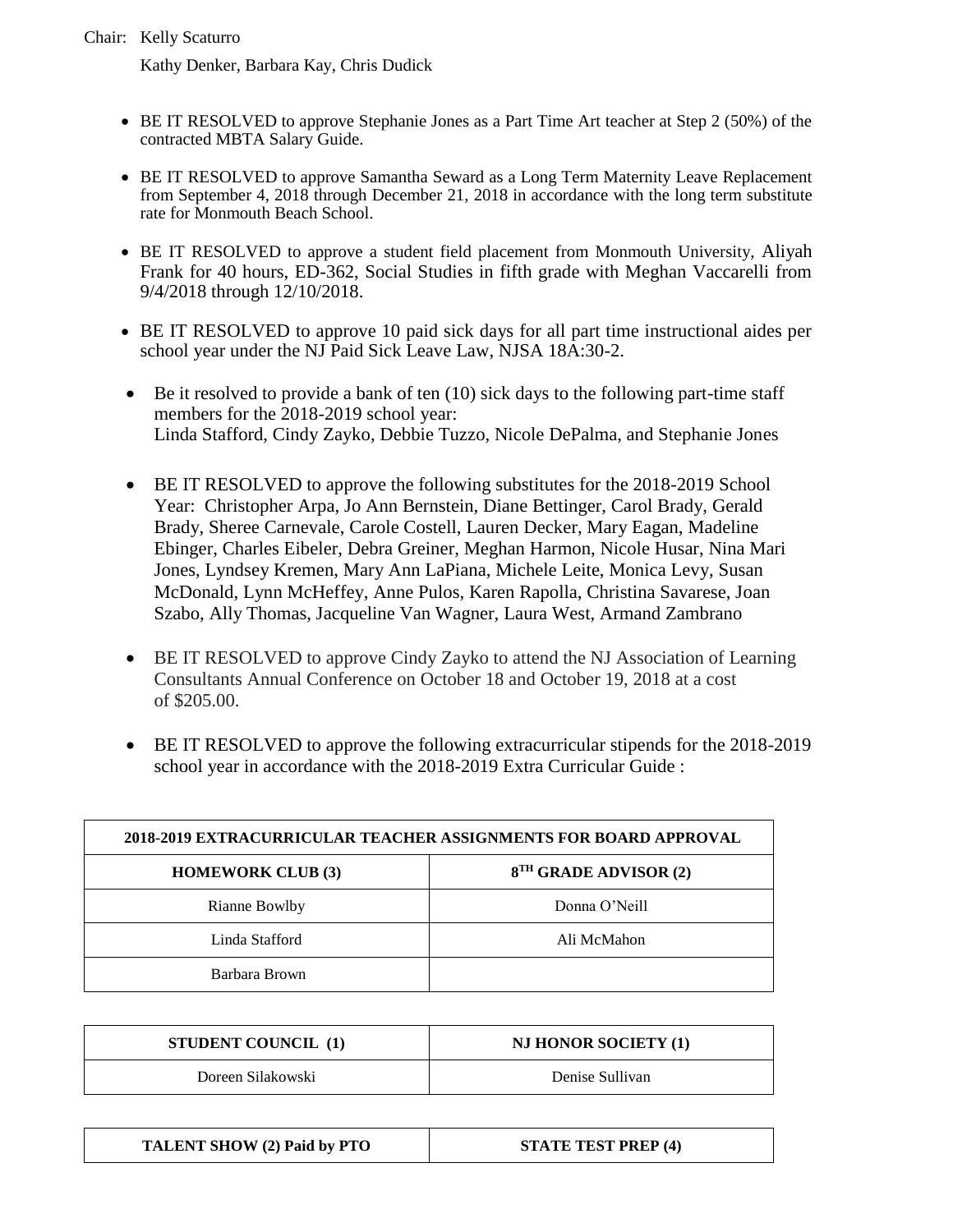| Erin Deininger | Jason Vastano      |
|----------------|--------------------|
| Nancy Pietz    | Jessica Clark      |
|                | <b>Kory Poznak</b> |
|                | Dorothy Mahoney    |

| <b>CAMP BERNIE</b> (6) | <b>BOSTON TRIP (5)</b> |
|------------------------|------------------------|
| Michael Kammerer       | Ali Maxcy              |
| Jason Vastano          | Donna O'Neill          |
| Doreen Silakowski      | Pete Vincelli          |
| Susan Gillick          | Susan Gillick          |
| Dorothy Mahoney        | Ali McMahon            |
| Amanda Owens           | Michael Kammerer       |

| <b>SCHOOL DANCES (3)</b> | $\textbf{PLAY}(1)$ |
|--------------------------|--------------------|
| Dina LoPiccolo           | <b>Emily Rossi</b> |
| <b>Emily Rossi</b>       |                    |
| Rachel Mogavero          |                    |

| <b>WINTER CONCERT</b>     | <b>SPRING CONCERT</b>     |
|---------------------------|---------------------------|
| \$0 stipend (in contract) | \$0 stipend (in contract) |
| <b>Tracy Pennell</b>      | <b>Tracy Pennell</b>      |
| Lori Gallo                | Linda Stafford            |
| Ali Maxcy                 | Tina Freglette            |
| Michael Kammerer          | Barbara Brown             |
| Cindy Zayko               | Kara Sheridan             |
| Debra Marino              | Debra Marino              |
| Erin Deininger            | Deborah Tuzzo             |
| Donna O'Neill             | Jessica Clark             |
| Emily Rossi               | Emily Rossi               |
| Kory Poznak               | <b>Art Teacher</b>        |
| Rachel Mogavero           | Dorothy Mahoney           |
| Jacki Fuchs               | Amanda Owens              |
| Rianne Bowlby             | Dina LoPiccolo            |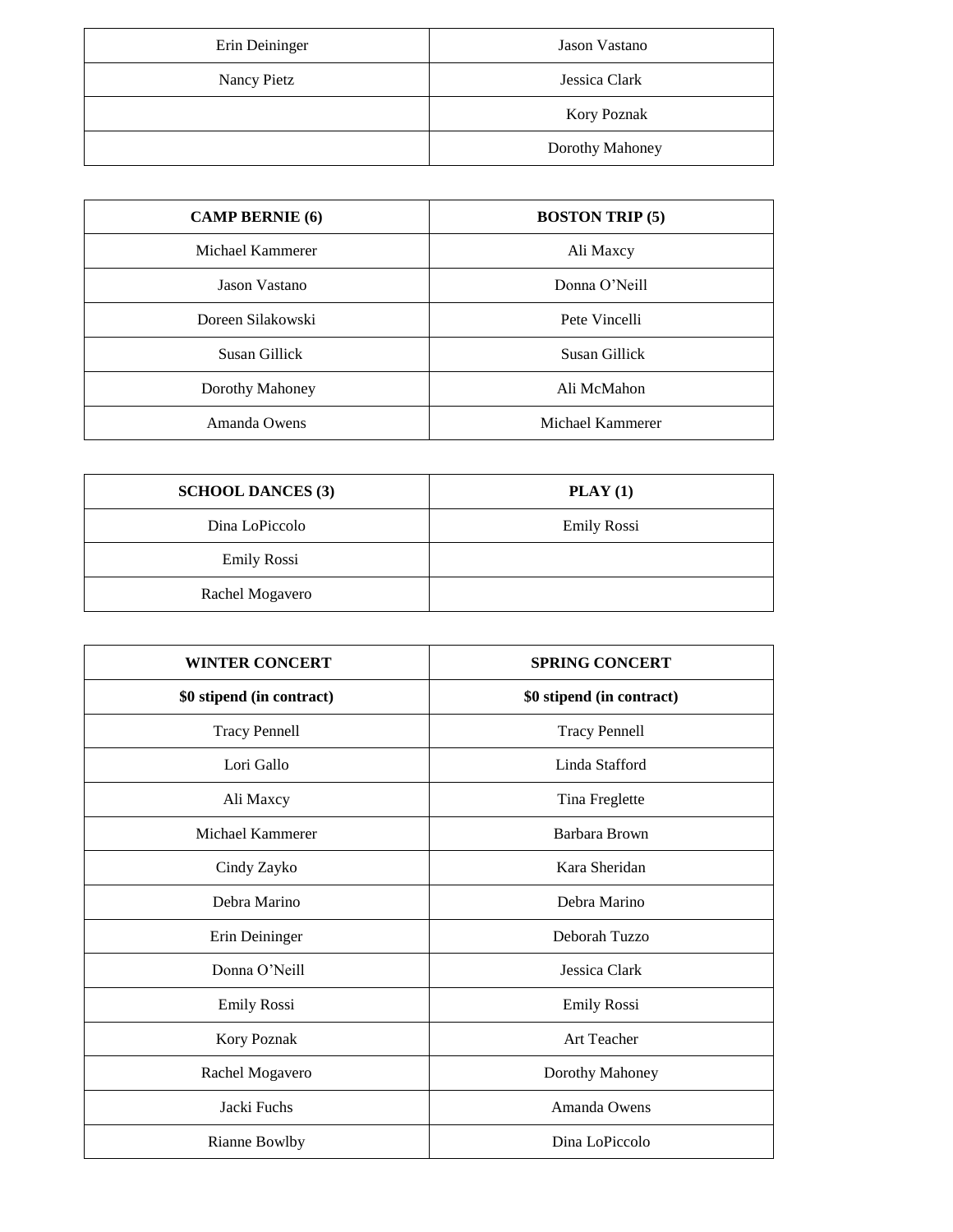| Doreen Silakowski       | Meghan Vaccarelli  |
|-------------------------|--------------------|
| <b>Stephanie Santry</b> | Denise Sullivan    |
| Jason Vastano           | <b>Nancy Pietz</b> |
| Nicole DePalma          | Pete Vincelli      |
|                         | Susan Gillick      |
|                         | Ali McMahon        |
|                         | Stephanie Jones    |

| <b>BAND/CHORUS</b> | <b>CHEERLEADING</b>                 |
|--------------------|-------------------------------------|
| Emily Rossi        | Jacki Fuchs (50%)/Nancy Pietz (50%) |

| <b>BASKETBALL GAME SUPERVISION (2)</b> | TENNIS – BOYS AND GIRLS (1) |  |  |  |
|----------------------------------------|-----------------------------|--|--|--|
| Michael Kammerer                       |                             |  |  |  |
| Dorothy Mahoney                        | Doreen Silakowski           |  |  |  |

| YEARBOOK (2)       |  |
|--------------------|--|
| <b>Kory Poznak</b> |  |
| Jaclyn Fuchs       |  |

# **CURRICULUM AND INSTRUCTION**

Chair: Kathy Denker Kelly Scaturro, Chris Dudick, Barbara Kay

BE IT RESOLVED to approve, upon the recommendation of the Superintendent, the following curricula for the 2018-2019 school year:

English Language Arts - Grades K-4 Amistad and Holocaust Curricula Addendum for Grades K-8 English Language Learner Curricula/Curricula Addendum for Grades K-8 Art - Grades Pre-K-3 Music - Grades Pre-K-3 Physical Education - Grades Pre-K-3 Spanish - Grades Pre-K-2

# **BUILDING AND GROUNDS**

Chair: Leo Decker

Karen Dolan, Ken Marowitz, Melanie Andrews

BE IT RESOLVED to approve the following Building Use Applications: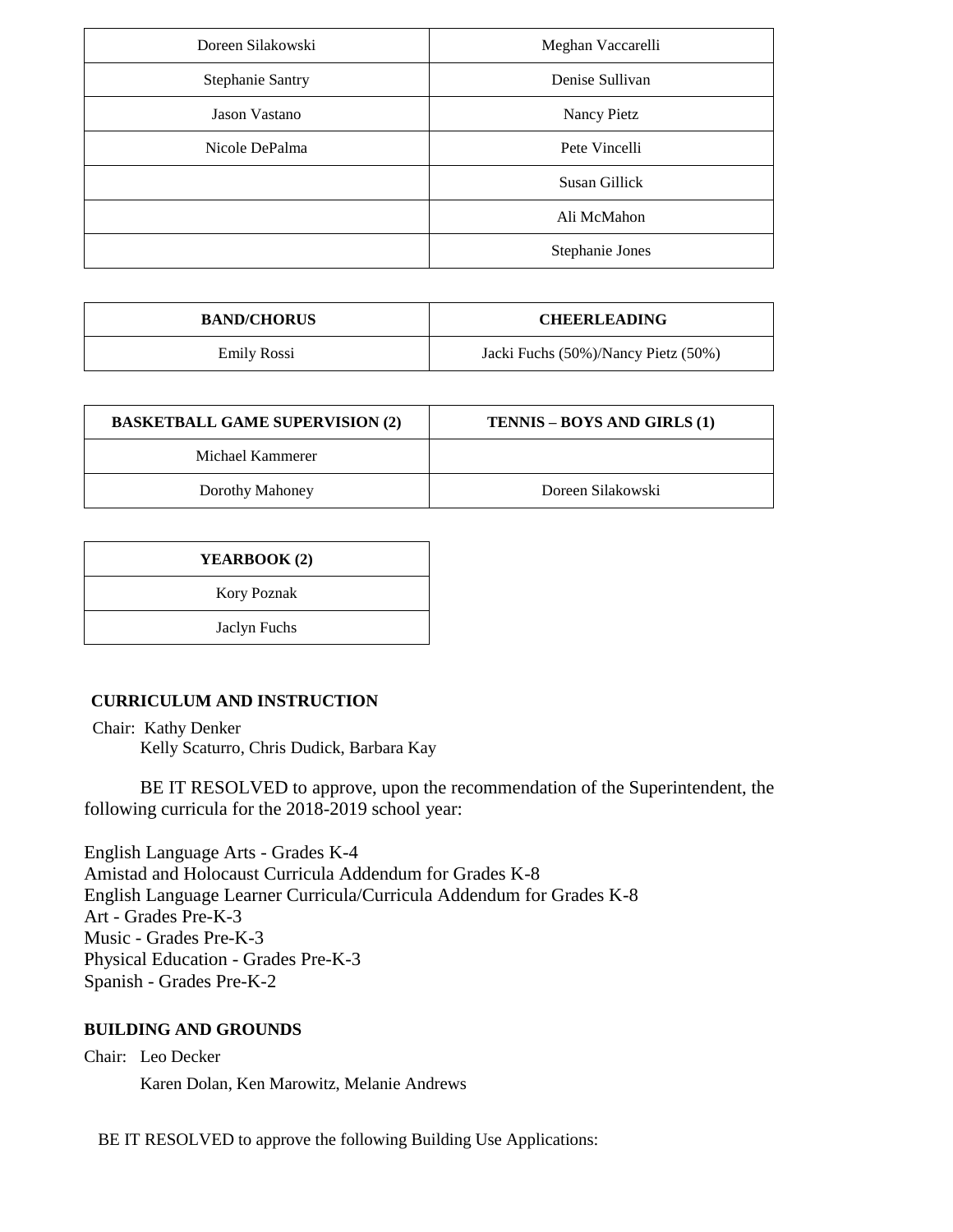- PTO to hold play auditions/call backs on Friday, September 7, 2018 from 3 p.m. 6 p.m. in the gym.
- PTO to hold dress rehearsals for the play on Saturday, October 27 and November 3, 2018 from 10 a.m. - 4 p.m. in the gym.
- PTO to have Tech Week and final play performances from Monday, November 12 through Friday November 16, 2018 from 2:45 p.m. - 10 p.m. and Saturday, November 17, 2018 from 9 a.m. - 7 p.m. in the gym.
- PTO to have play rehearsals on the stage and in the music room on 9/11, 9/12, 9/13, 9/17, 9/18. 9/20 (1:30 p.m. - 3:30 p.m.), 9/24, 9/25, 9/26, 10/1, 10/3, 10/4, 10/9, 10/10, 10/11, 10/15, 10/16, 10/17, 10/22, 10/23, 10/25, 10/27, 10/29, 10/30, 11/1 (stage/music room only at 6:00 p.m.), 11/5, 11/6 (stage/music room only at 6:00 p.m.),  $11/7$  (stage/music room only at 6:00 p.m.) from 3:00 p.m. - 6:00 p.m. unless otherwise noted.

BE IT RESOLVED to approve the attached credit Change Order from Pharos Construction:

|                                                                                                                                                                                                           |                                                                    | <b>Pharos Enterprises, LLC</b><br>879 Upper Main Street, South Amboy, NJ 08879<br>Phone: 732, 525, 0302 |        |           | Fax: 732.525.0357          |              |  |
|-----------------------------------------------------------------------------------------------------------------------------------------------------------------------------------------------------------|--------------------------------------------------------------------|---------------------------------------------------------------------------------------------------------|--------|-----------|----------------------------|--------------|--|
| August 1, 2018                                                                                                                                                                                            |                                                                    |                                                                                                         |        |           |                            |              |  |
| <b>Eric Wagner</b><br>21 Peters Place                                                                                                                                                                     | Kellenvi Johnson Wagner<br>Red Bank, NJ 07701                      |                                                                                                         |        |           |                            |              |  |
| Re:                                                                                                                                                                                                       | Monmouth Beach School Addition<br>COP 8 - Deduct Sound Soak Panels |                                                                                                         |        |           |                            |              |  |
| Eric.                                                                                                                                                                                                     |                                                                    |                                                                                                         |        |           |                            |              |  |
| Per your request, below please find our proposal to delete 166 sf of Armstrong Sound Soak<br>panels from our scope of work. Our proposal includes all labor, material and equipment as<br>outlined below. |                                                                    |                                                                                                         |        |           |                            |              |  |
|                                                                                                                                                                                                           | Material:                                                          |                                                                                                         |        |           |                            |              |  |
|                                                                                                                                                                                                           |                                                                    | Armstrong Sound Soak Panels                                                                             | $-166$ | sf        | \$15.75                    | $-52,614.50$ |  |
|                                                                                                                                                                                                           | 1/2" harwood spacer                                                |                                                                                                         | $-65$  | Ħ         | \$1.25                     | $-581.25$    |  |
|                                                                                                                                                                                                           | aluminum angle                                                     |                                                                                                         | $-65$  | <b>If</b> | \$2.00                     | $-5130.00$   |  |
|                                                                                                                                                                                                           | dips                                                               |                                                                                                         | $-52$  | DC        | \$1.75                     | $-591.00$    |  |
|                                                                                                                                                                                                           | hook & loop                                                        |                                                                                                         | -52    | рc        | \$0.38                     | $-519.76$    |  |
|                                                                                                                                                                                                           |                                                                    |                                                                                                         |        |           | <b>Material Subtotal:</b>  | $-52,936.51$ |  |
|                                                                                                                                                                                                           | Labor:                                                             |                                                                                                         |        |           |                            |              |  |
|                                                                                                                                                                                                           | Carpenter Journeyman                                               |                                                                                                         | $-4$   | hr        | \$99.42                    | $-5397.68$   |  |
|                                                                                                                                                                                                           | <b>Labor Class B</b>                                               |                                                                                                         | $-4$   | hr        | \$80.69                    | $-5322.76$   |  |
|                                                                                                                                                                                                           |                                                                    |                                                                                                         |        |           | <b>Labor Subtotal:</b>     | $-5720.44$   |  |
|                                                                                                                                                                                                           | <b>Equipment &amp; Misc:</b>                                       |                                                                                                         |        |           |                            |              |  |
|                                                                                                                                                                                                           | none                                                               |                                                                                                         |        |           |                            | \$0.00       |  |
|                                                                                                                                                                                                           |                                                                    |                                                                                                         |        |           | <b>Equipment Subtotal:</b> | \$0.00       |  |
|                                                                                                                                                                                                           |                                                                    |                                                                                                         |        |           |                            |              |  |
|                                                                                                                                                                                                           |                                                                    |                                                                                                         |        |           | Subtotal:                  | $-53.656.95$ |  |
|                                                                                                                                                                                                           |                                                                    |                                                                                                         |        |           | GC Overhead:               | $-5365.70$   |  |
|                                                                                                                                                                                                           |                                                                    |                                                                                                         |        |           | <b>GC Profit:</b>          | $-5201.13$   |  |
|                                                                                                                                                                                                           |                                                                    |                                                                                                         |        |           | Bond:                      | $-5137.27$   |  |
|                                                                                                                                                                                                           |                                                                    |                                                                                                         |        |           | Total:                     | $-54,361.05$ |  |
|                                                                                                                                                                                                           |                                                                    |                                                                                                         |        |           |                            |              |  |

Page 1 of 2

# **POLICY**

Chair: Chris Dudick

BE IT RESOLVED to approve the first read of the following:

• Policy & Regulation 1613 - Disclosure and Review of Applicant's Employment History (Mandated) (New)

- Policy 5512 Harassment, Intimidation or Bullying (HIB) (Mandated) (Revised)
- Regulation 5512 Harassment, Intimidation or Bullying investigation Procedure (Mandated) (Abolished)